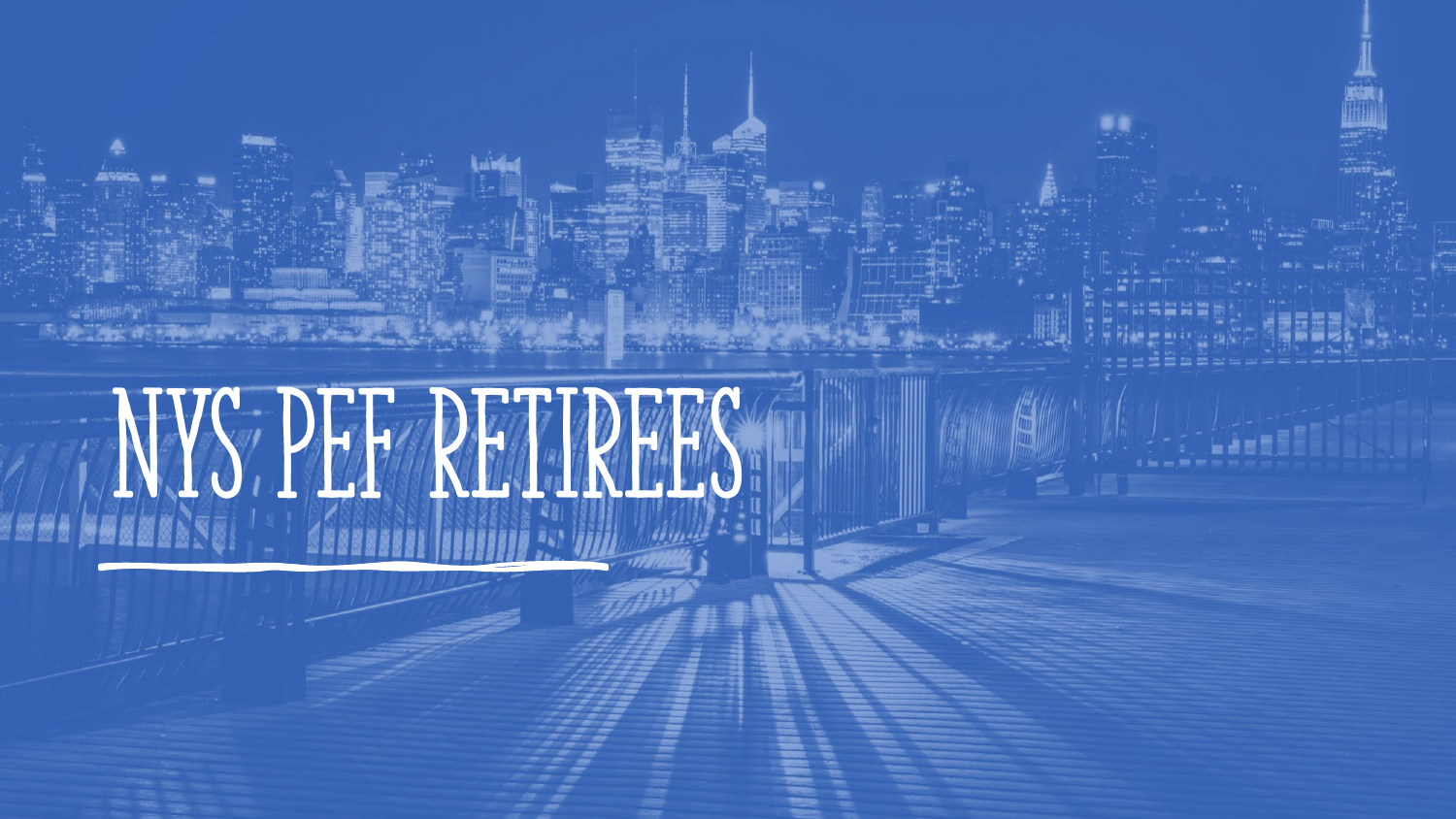# WHO ARE WE?

- We are Public Employee Retirees! Any Public Employee Retiree may join us! \*\*PEF Membership Benefits Program benefits are only available to PEF Retirees who are actually retired and who were formerly active, dues-paying members of PEF.
- We are a Chapter driven organization.
- We have an active chapter in every PEF Region of New York, and we have members in all parts of the country
- Our dues are \$36.00 a year if paid by automatic pension deduction, or \$41.00 annually if paid by check.
- PEF pays the first year of your membership dues, but you need to sign up in order to become an active member.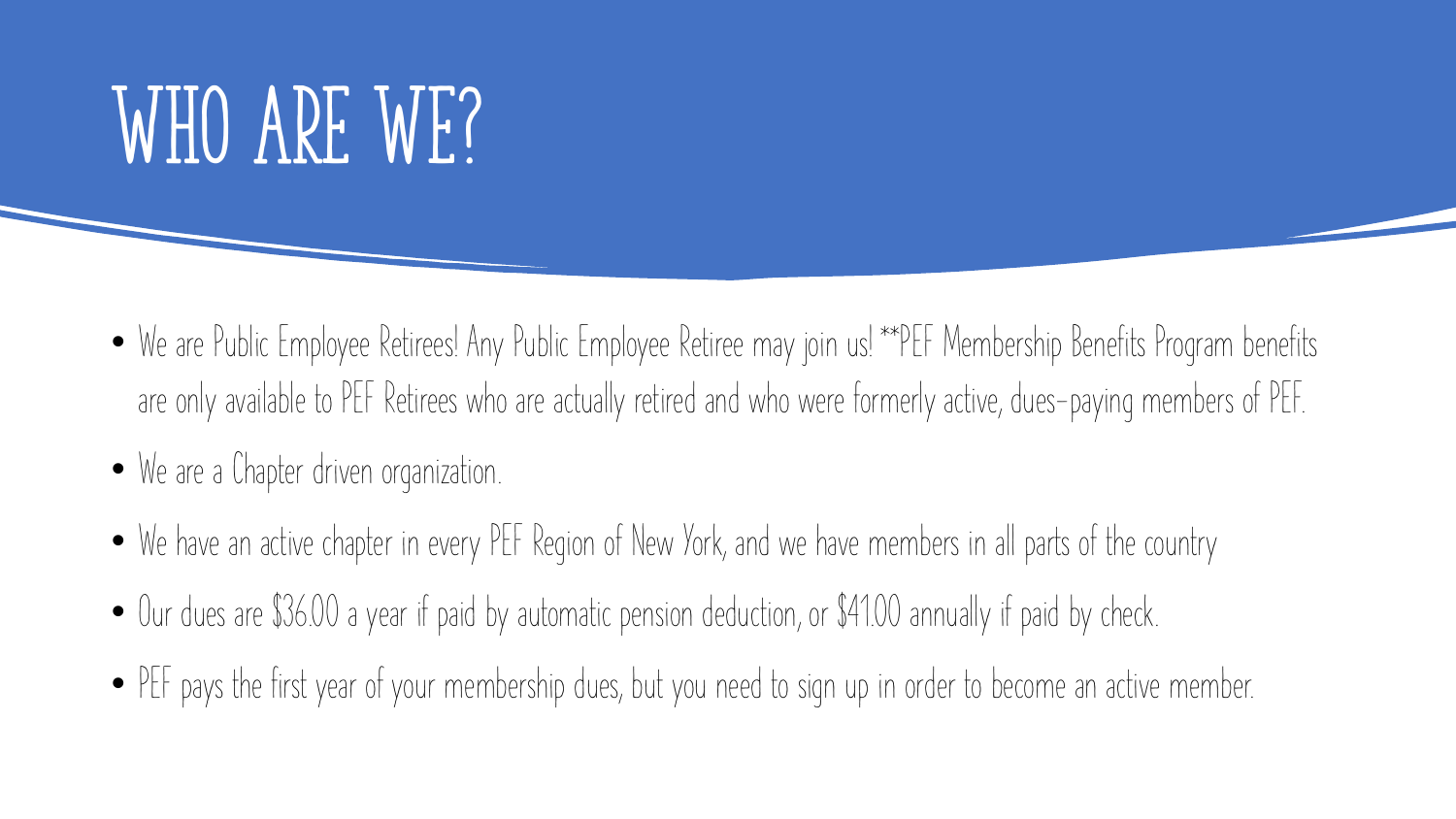### Health Insurance in retirement is administered by nEW York State Department of Civil Service.

### New York State Health Insurance Program (NYSHIP) is not constitutionally guaranteed.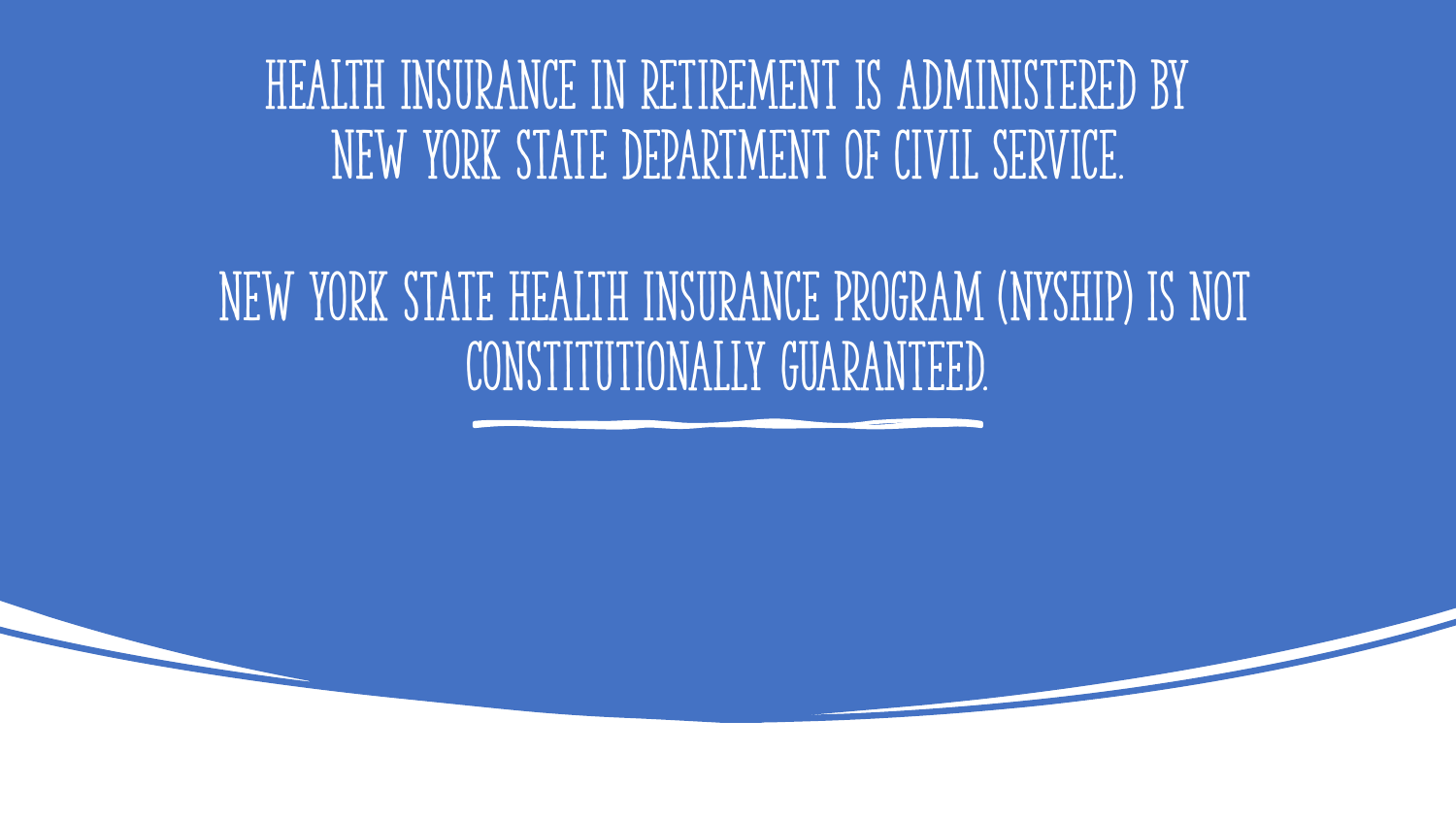

#### HEALTH INSURANCE; PENSION; SOCIAL SECURITY AND MEDICARE.

#### WE ARE RETIREES IN ACTION FOR A SECURE RETIREMENT FOR ALL!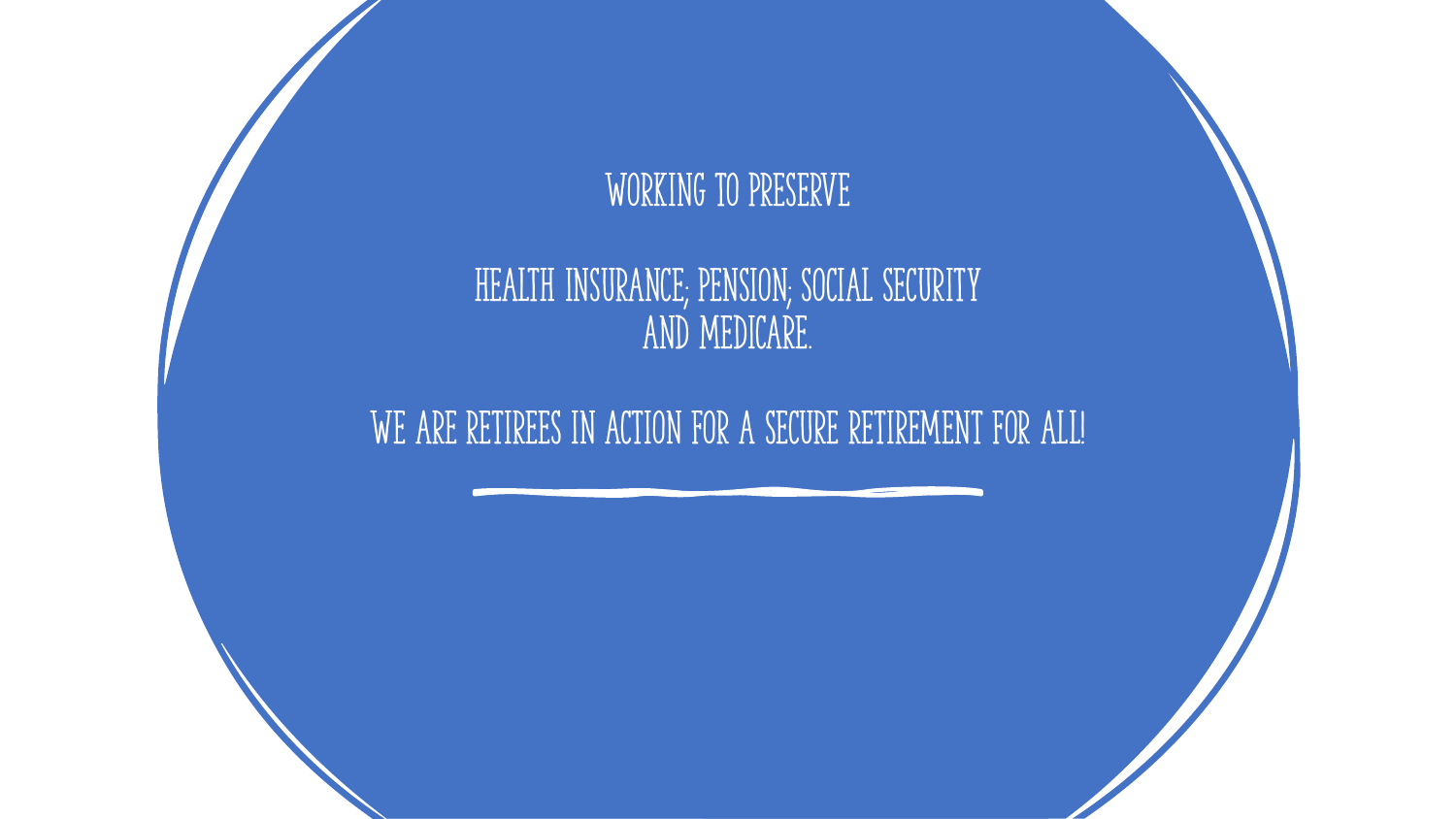## OUR MOTTO IS ''OUR PURPOSE FOR ORGANIZING IS TO PROTECT OUR HARD-EARNED BENEFITS!"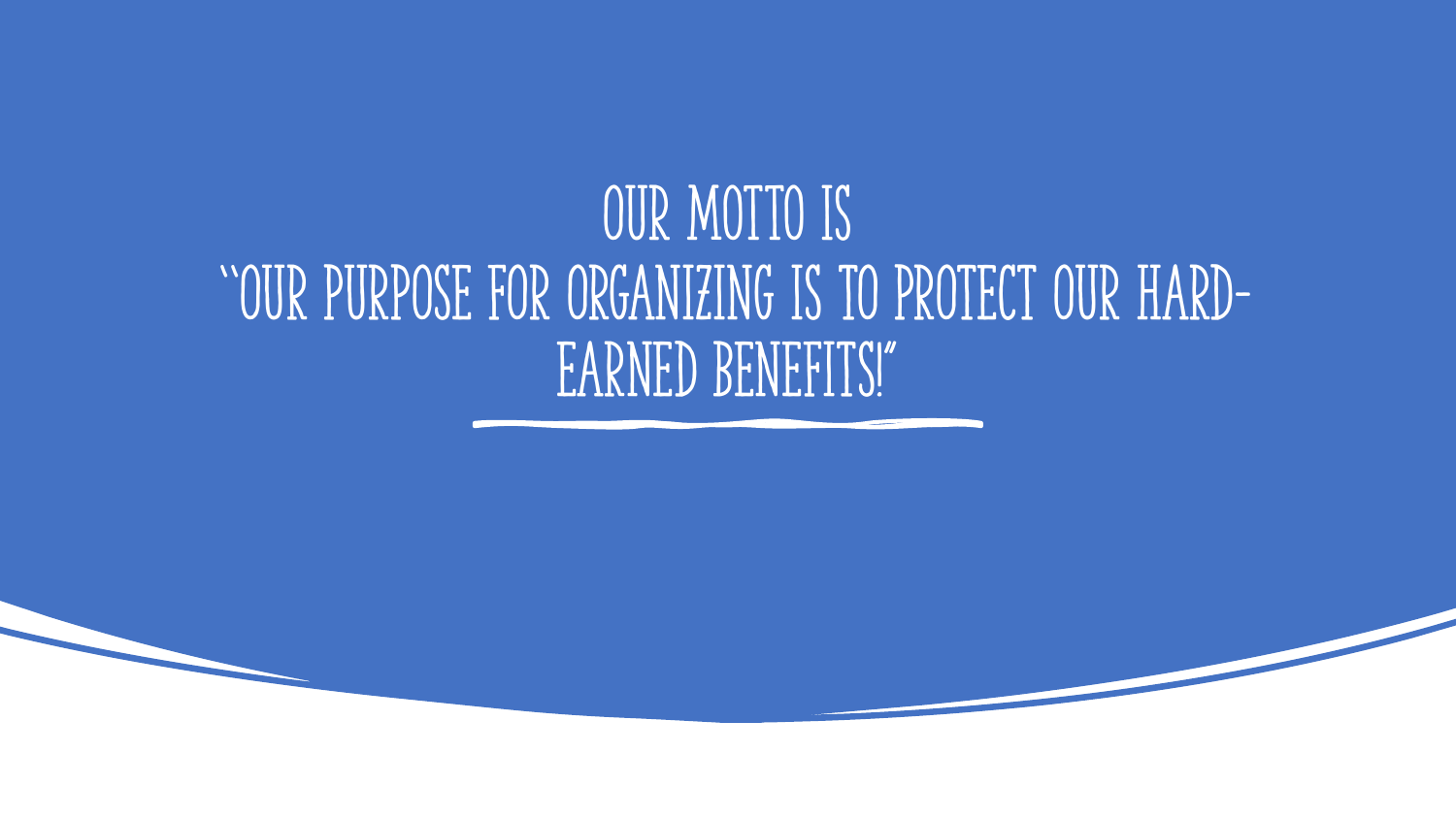# NSIand ORGANIZE





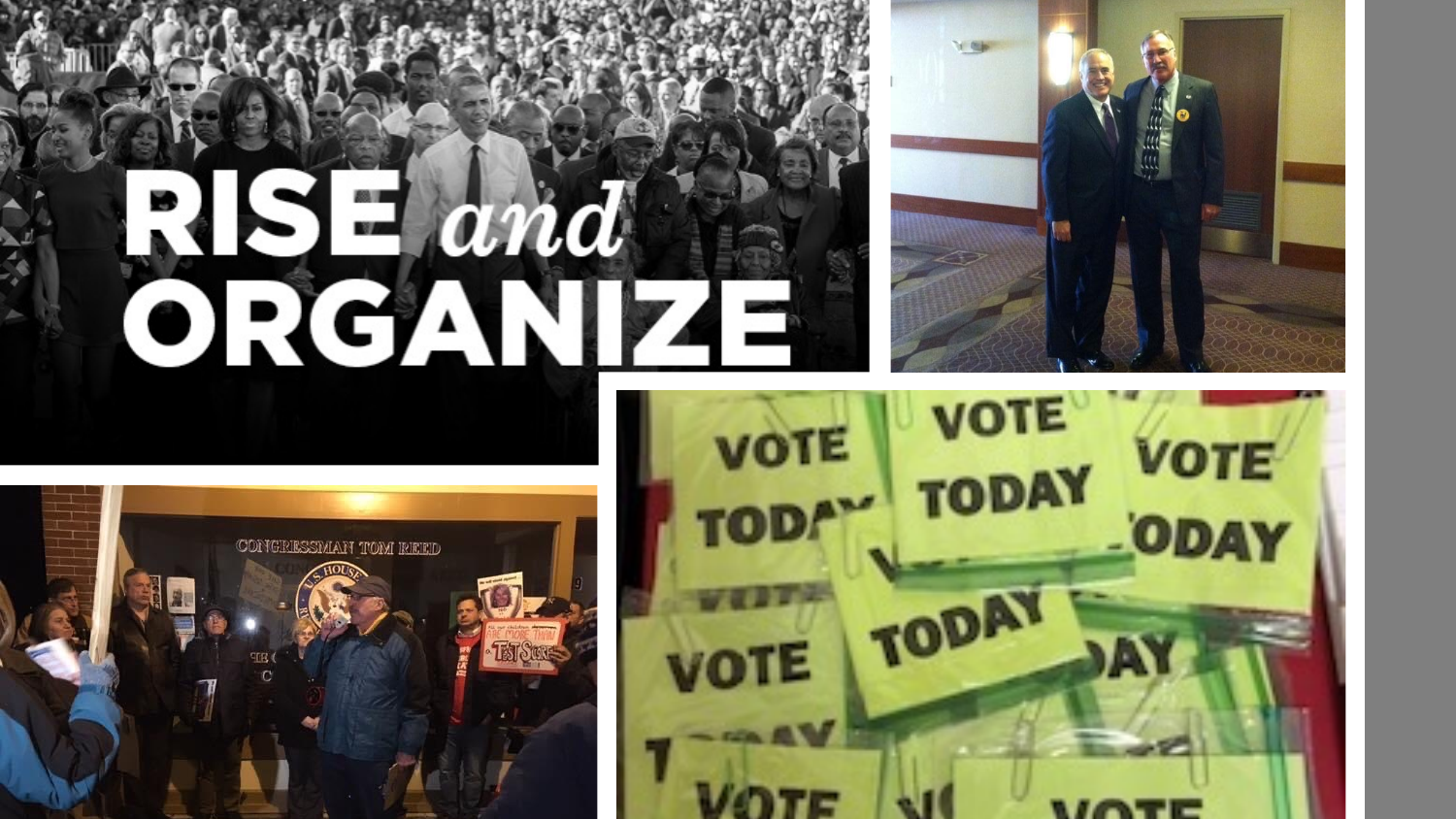WE ARE POLITICALLY engaged because WE ARE AFFECTED BY WHAT! happens in Albany and WASHINGTON!

**We are affiliated with NYSARA, AFT and other senior and like-minded groups!**

**We work with other retirees in action for a secure retirement.**

**We advocate for retiree concerns such as protecting well deserved secure retirements and pensions, affordable quality health insurance and the Social Security and Medicare safety nets for seniors.**

**Please visit the PEF Retiree website at [www.pefretirees.org](http://www.pefretirees.org/) to learn about your Chapter Presidents and Statewide Officers.**

**The Retiree Executive Board meets quarterly.**

**Each chapter schedules regular meetings in their area.**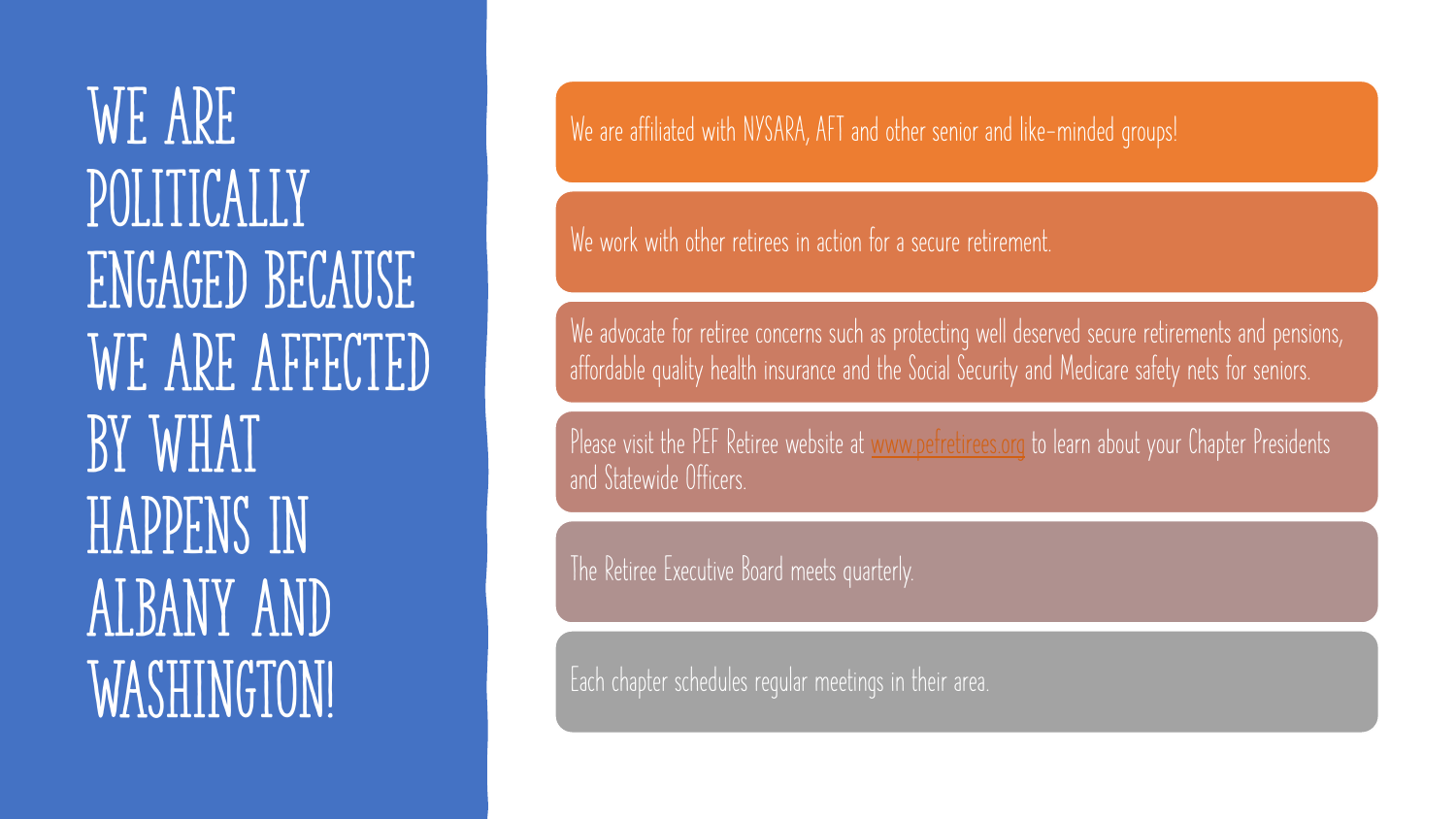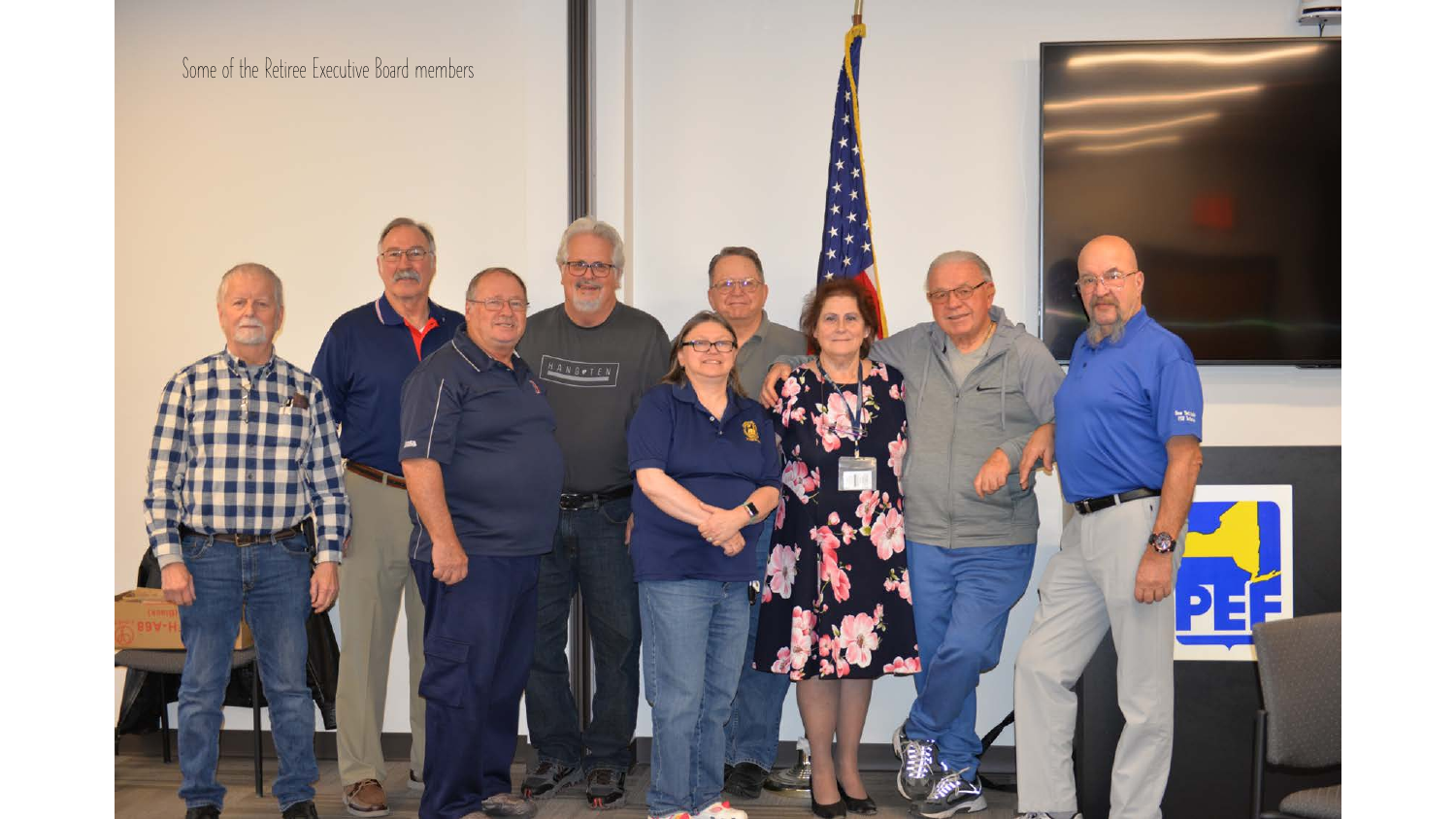### The best way retirees can get the benefits they need is by organizing. In order to be effective as an organization, we need your active participation and assistance!

**Our ability to provide retirees the quality of living they deserve depends directly on the volume and involvement of our membership.**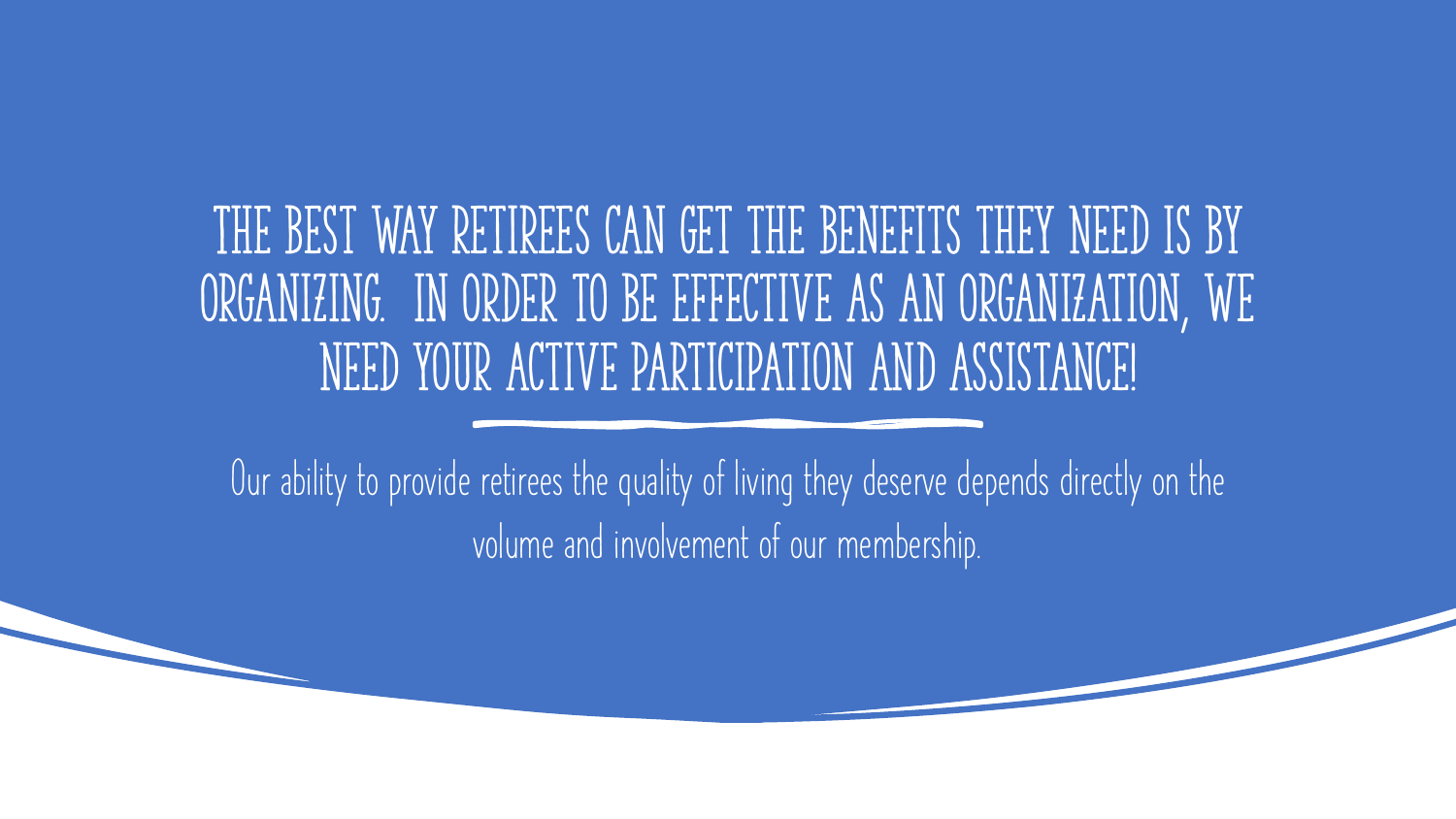## PEF RETIREES MISSION STATEMENT

- **To provide a venue for social interaction and political activity in furtherance of the well being of the members.**
- **To support this mission, the PEF Retirees will:**
- **Provide necessary, high quality membership benefits at the lowest possible cost;**
- **Identify critical issues on both the federal and state levels that may impact the pension and health care security of the members;**
- **Educate members about critical issues and other issues which will enhance their retirement;**
- **Advocate and lobby on behalf of the members, for pension, health care, and economic security enhancement;**
- **Work for the election of candidates endorsed by PEF and the PEF Retirees and cooperate with the Regional PACs to support local candidates;**
- **Coordinate with other organizations throughout New York State to further the aims of the PEF Retirees.**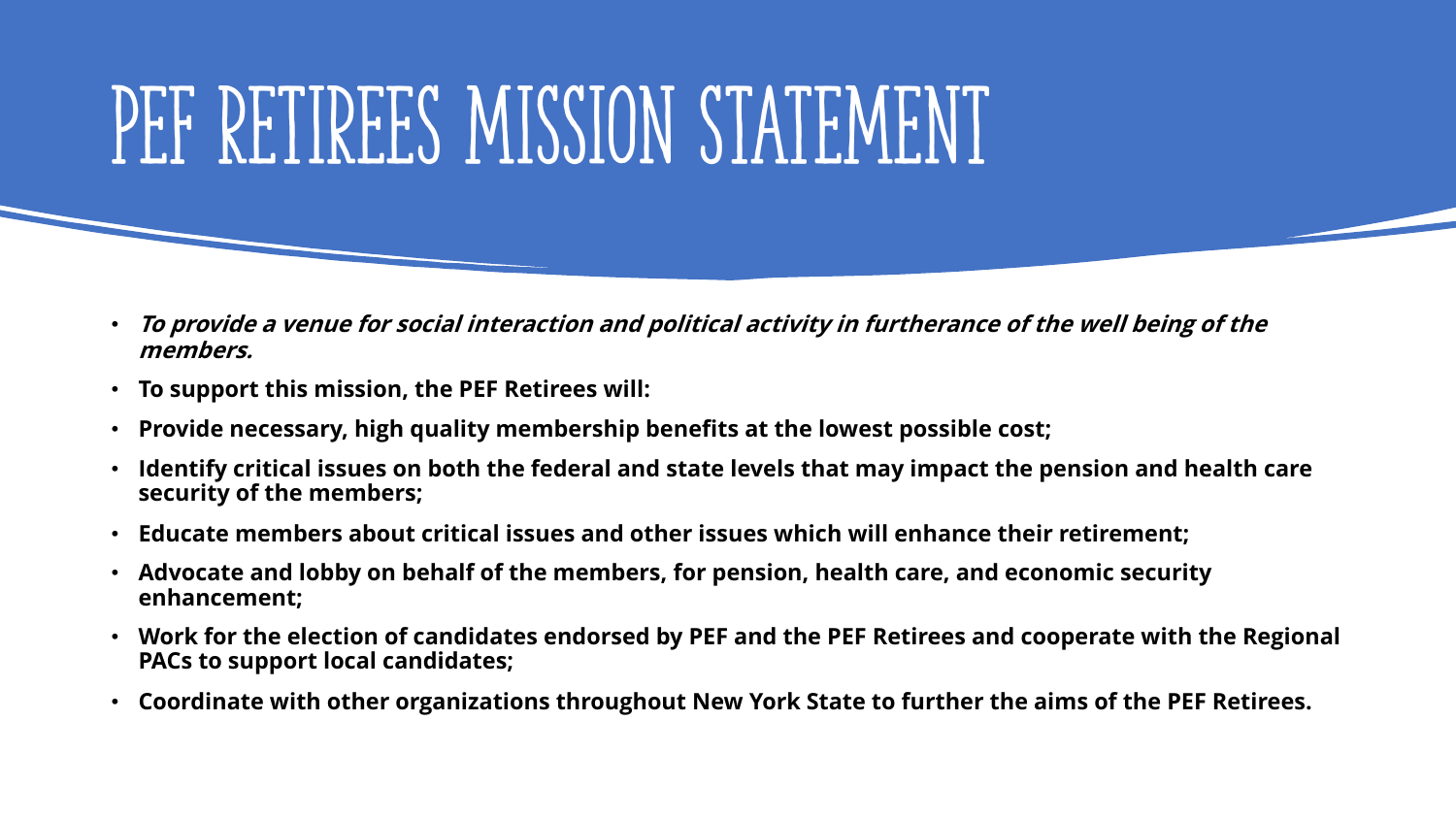RETIREES KNOW FROM OUR **EXPERIENCES** that union ISSUES ARE retiree issues



#### **UNION CONCERNS ARE COMMUNITY CONCERNS.**



**WHEN WE ORGANIZE AND WORK TOGETHER, WE ENABLE OUR LOCAL CHAPTERS TO MARSHALL THEIR STRENGTHS; AND THEY KNOW HOW TO MAINTAIN ECONOMIC SECURITY, HEALTH SECURITY AND MIDDLE -CLASS SECURITY.**



**PROTECTING THESE THINGS FOR WHICH OUR UNION FOUGHT REQUIRE ALL OF US PULLING TOGETHER; RETIREES UNDERSTAND THIS BECAUSE IT IS HOW WE HELPED BUILD THE UNION.**